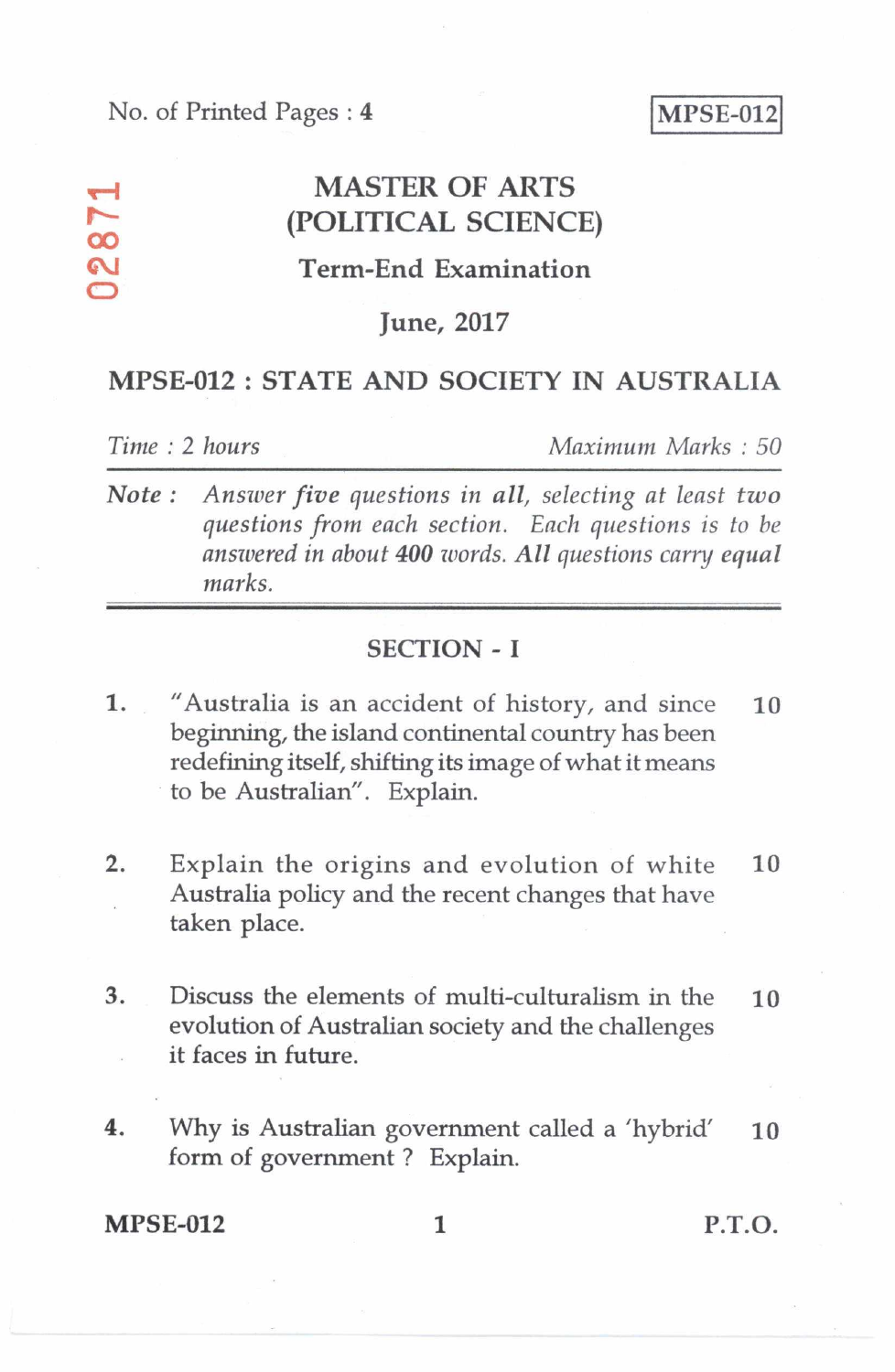5. Discuss the relationship between the legislature 10 and executive in Australia. Can the legislature assert over the executive ?

## SECTION-II

- 6. Discuss the electoral system in Australia. 10
- 7. Critically examine the changing nature of the 10 Australian economy in the era of globalisation.
- 8. Has Australian development strategy been able 10 to provide an "affirmative action" programme ? Elaborate.
- 9. Is immigration leading to the decline of economic 10 prosperity in Australia ? Discuss.
- 10. Explain with examples Australian government's 10 position on women and gender issues.

#### MPSE-012 2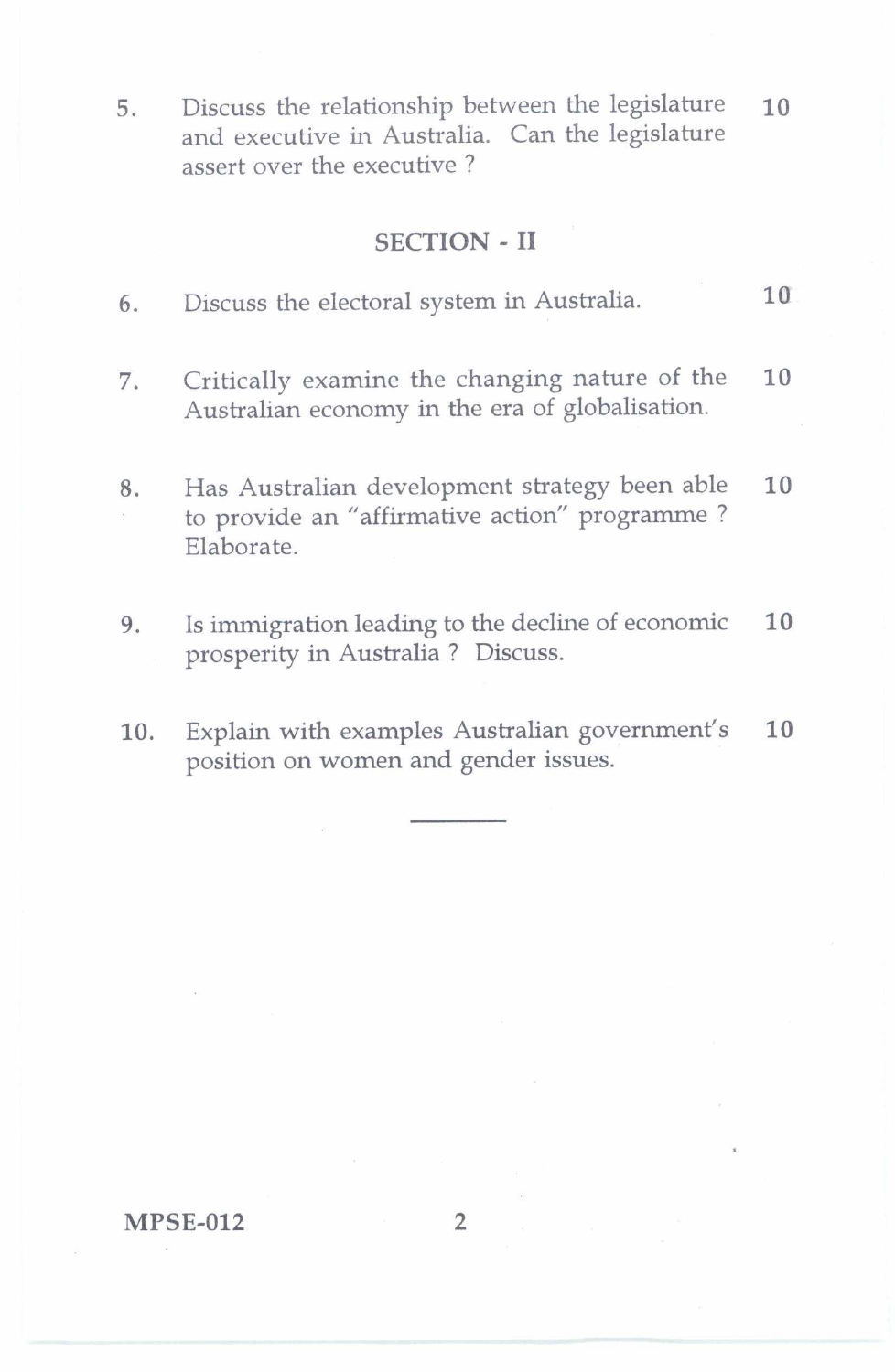एम.पी.एस.ई.-012

# म्नातकोत्तर उपाधि कार्यकम (राजनीति शास्त्र) सत्रांत परीक्षा जून, 2017

# एम.पी.एस.ई.-012: ऑस्ट्रेलिया में राज्य और समाज

समय: २ घण्टे

अधिकतम अंक : 50

कुल **पाँच** प्रश्नों के उत्तर दें, प्रत्येक अनुभाग में से कम से कम दो नोट : प्रश्न चनते हुये। प्रत्येक प्रश्न का उत्तर लगभग 400 शब्दों में दें। सभी पश्नों के समान अंक हैं।

### अनुभाग-I

- "ऑस्टेलिया इतिहास की एक दुर्घटना है और आरम्भ से यह 10 1. द्वीप महाद्वीप देश अपने को पुन:परिभाषित करता रहा है, ऑस्ट्रेलियन होने के अर्थ की अपनी छवि को बदलते हुए"। व्याख्या करें।
- श्वेत (white) ऑस्ट्रेलियन नीति की उत्पत्ति और क्रमतर विकास  $10$  $2.$ और हाल के परिवर्तनों की व्याख्या करें।
- ऑस्ट्रेलियन समाज के क्रमतर विकास में बहुलसंस्कृतिवाद के 10 3. तत्वों और भविष्य में इसके समक्ष चुनौतियों की चर्चा करें।
- ऑस्ट्रेलियन सरकार को एक 'hybrid' सरकार क्यों कहा जाता  $\overline{4}$ . 10 है? व्याख्या करें।

**MPSE-012** 

P.T.O.

3